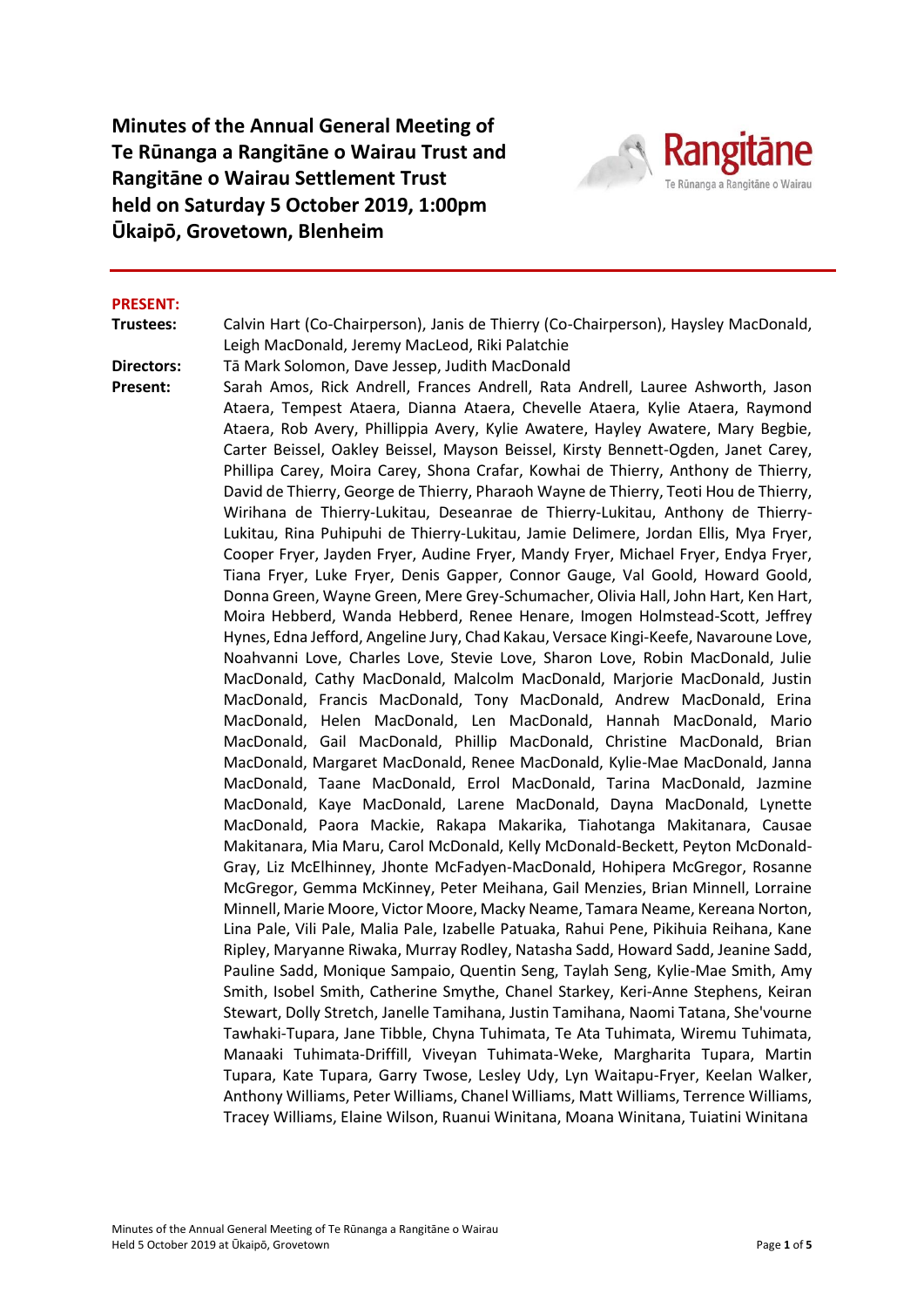#### **IN ATTENDANCE:**

| Staff:             | Nicholas Chin (General Manager), Corey Hebberd, Elsie Elkington, Donna Grace, Sarah |
|--------------------|-------------------------------------------------------------------------------------|
|                    | Lee, Risman MacDonald, Jodie Palatchie, Diane Ryan                                  |
|                    | electionz.com: Isiah Roberts                                                        |
| Deloitte:          | Mark Bewley                                                                         |
| <b>Radich Law:</b> | Miriam Radich                                                                       |
| Kendons:           | Dylan Stewart                                                                       |
|                    |                                                                                     |
|                    |                                                                                     |

### **1. OPENING KARAKIA/MIHIMIHI:**

The AGM opened with a tribute to members who have passed away throughout the past year. Jeremy MacLeod opened the hui with karakia.

#### **2. APOLOGIES**

The following apologies were received: Courtney Avery, Kaleb Avery, Mitchell Avery, Priscilla Douglas, Lorraine Eade, Robyn Green, Marge Hebberd, Connie MacDonald, Lawrence MacDonald, Waru MacDonald, Barry MacDonald, Mike Mackie, Mervyn Mackie, Glen Mackie, Phil Mackie, Chris Mackie, Tony Mackie, Ranae Niven, Hinemoa Reihana, Aroha Reihana, Mahinaarangi Reihana-Kapa, Ripeka Reihana-Turnbull, Frances Seng, Sherie Varink

| <b>MOTION 1:</b> | That the apologies be accepted |
|------------------|--------------------------------|
| Moved:           | Janelle Tamihana               |
| Seconded:        | Renee MacDonald                |
| <b>Carried:</b>  | <b>CARRIED UNANIMOUSLY</b>     |

### **3. OVERVIEW OF ANNUAL GENERAL MEETING FORMAT**

The Co-Chairpersons provided members with an overview of the AGM, including a PowerPoint presentation providing an overview of the Group structure and the agenda for the Annual General Meeting. The Co-Chairpersons advised that agenda items for the Settlement Trust AGM would be deferred to the Trust AGM due to the consolidation of annual reporting and planning.

| <b>MOTION 2:</b> | Due to the consolidation of annual reporting and planning in the Annual Report<br>and to avoid duplication, all agenda items be deferred to and included in the AGM<br>for Te Rūnanga a Rangitāne o Wairau Trust; and that the Annual General Meeting<br>for Rangitane o Wairau Settlement Trust be declared closed |
|------------------|---------------------------------------------------------------------------------------------------------------------------------------------------------------------------------------------------------------------------------------------------------------------------------------------------------------------|
| Moved:           | <b>Michael Fryer</b>                                                                                                                                                                                                                                                                                                |
| Seconded:        | Helen MacDonald                                                                                                                                                                                                                                                                                                     |
| Carried:         | <b>CARRIED UNANIMOUSLY</b>                                                                                                                                                                                                                                                                                          |

*The Annual General Meeting of the Rangitāne o Wairau Settlement Trust was closed and the Annual General Meeting of Te Rūnanga a Rangitāne o Wairau Trust was opened.*

#### **4. MINUTES OF THE ANNUAL GENERAL MEETING HELD ON 17 NOVEMBER 2018**

The minutes of the Annual General Meeting held on 17 November 2018 had been available online and were also circulated to members upon arrival. Michael Fryer proposed one amendment to note his attendance.

| <b>MOTION 3:</b> | That the minutes of the Annual General Meeting held on 17 November 2018 be<br>accepted as a true and correct record, subject to the amendment being made |
|------------------|----------------------------------------------------------------------------------------------------------------------------------------------------------|
| Moved:           | Janelle Tamihana                                                                                                                                         |
| Seconded:        | Helen MacDonald                                                                                                                                          |
| <b>Carried:</b>  | <b>CARRIED BY MAJORITY</b>                                                                                                                               |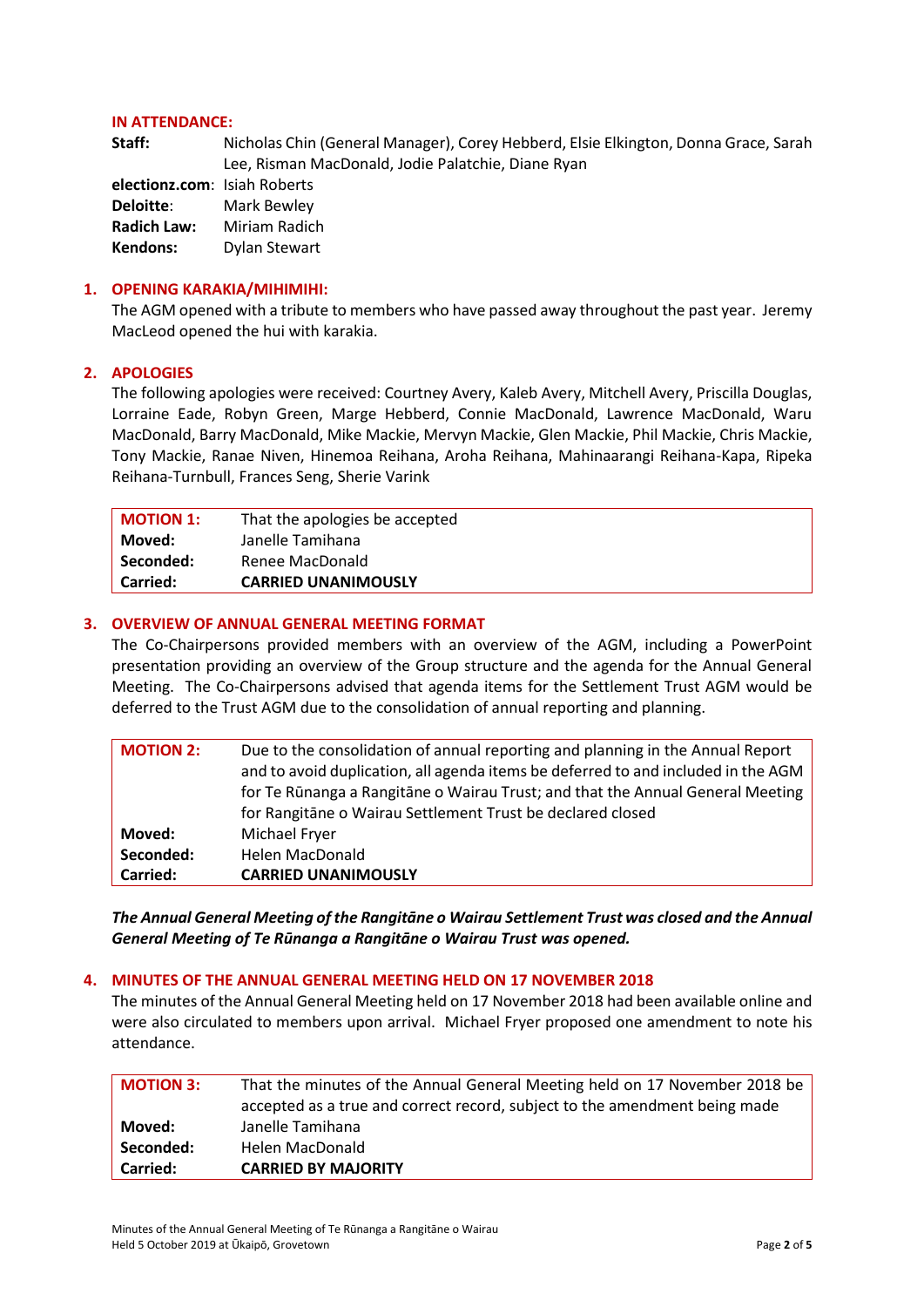# **4.1. MATTERS ARISING FROM THE MINUTES OF 17 NOVEMBER 2018** Nil

# **5. ANNUAL REPORT FOR THE YEAR ENDING 31 MARCH 2018**

The Annual Report for the year ending 31 March 2019 was tabled and taken as read. The Annual Report included:

- Co-Chairpersons' Report
- Company Chairperson's Report
- General Manager's Report
- Mana Tangata
- Mana Ahurea
- Mana Taiao
- Mana Tahua
- Key Performance Information
- **Fisheries**
- Audit Report
- Consolidated Group Financial Report

Calvin Hart and Janis de Thierry spoke to the Co-Chairpersons' Report. Highlights included:

- Acknowledgement of Wendy Hynes for her significant contribution to Rangitāne as Chairperson and Trustee in recent years
- The roll out of Tangata Rau, Reo Kotahi our culture and language strategy
- Development of the Conservation Management Plan for Te Pokohiwi
- Attending the opening of Te Taiao Nature Exhibition at Te Papa
- Participating in the lead up to Tuia 250
- Working with manawhenua iwi on the Ōpaoa Bridge pouwhenua, to be unveiled in 2020

Tā Mark Solomon spoke to the Company Chairperson's Report. Highlights included:

- The acquisition of Lot 1 and Lot 2 at RNZAF Base Woodbourne, and the leasing of these properties through to the Marlborough District Council. Further acquisitions are currently the subject of commercial negotiations in line with the Rangitāne o Wairau Deed of Settlement provisions
- Completing construction of the new Marine & Outdoors building at 14 Horton Street
- Bringing property management in house with the appointment of Corey Hebberd as Commercial Property Manager
- Raising Rangitāne House occupancy to 94%
- Investing in Maara Moana Mussel Farm Development alongside ngā iwi o Te Tauihu
- Completing a capital restructure, which resulted in an investment of \$5m into Managed Funds
- The appointment of Leigh MacDonald as the Chairperson of RHL/RIL

Dave Jessep spoke on behalf of the Audit, Risk and Compliance Committee in relation to the performance result achieved during the year. Highlights included:

• Working closely with the management team to develop and implement financial processes and procedures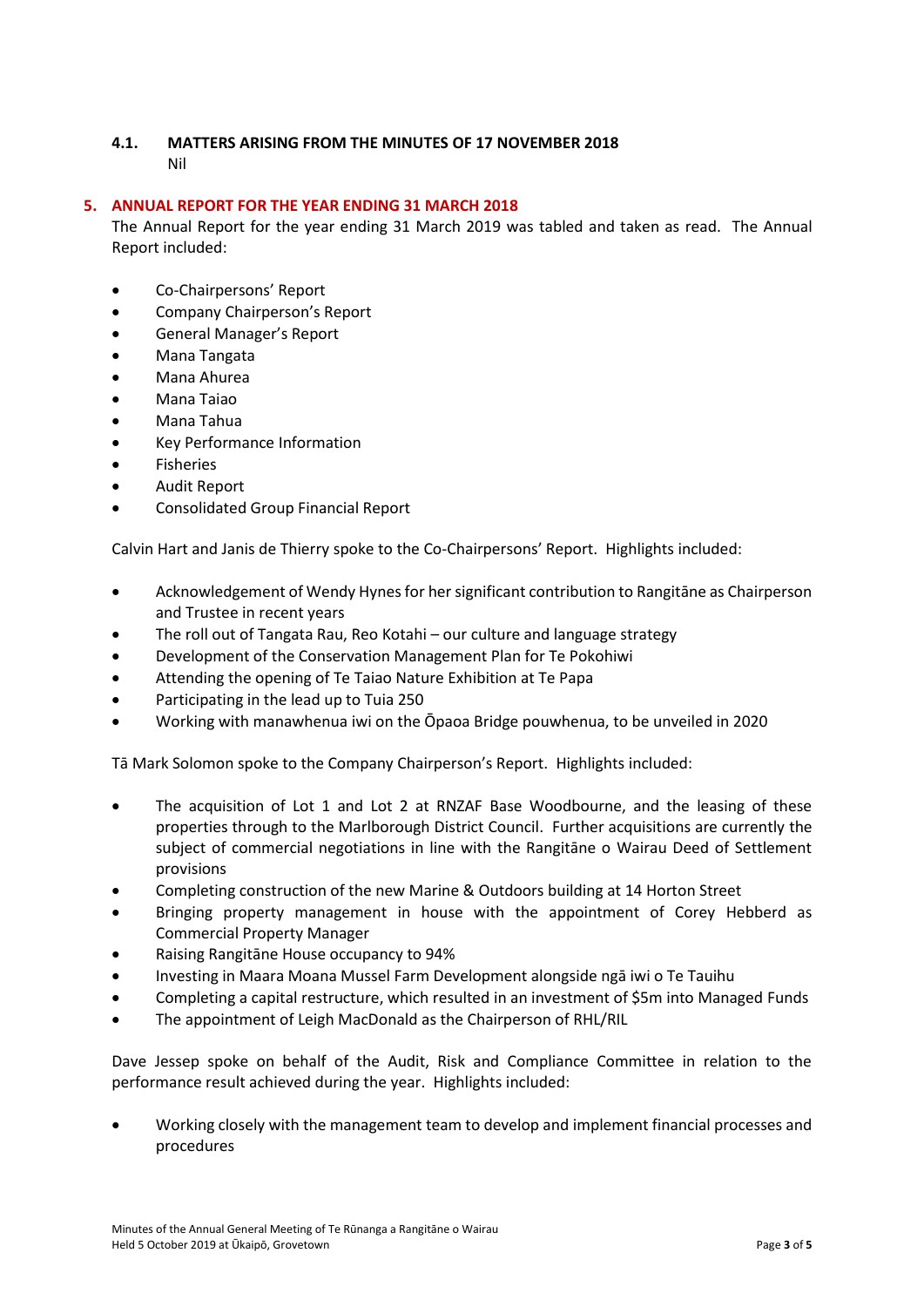- Working with the Commercial Property Manager, who has achieved a significant reduction in insurance premiums for the Group
- Working through revaluations of the Group's property assets

Dylan Stewart spoke on behalf of Kendons Chartered Accountants and provided an overview of the financial performance of the Group. Highlights included:

- Operating surplus of \$321k (prior year surplus \$207k). While revenue remains stable, costs have been significantly reduced
- Aquaculture Settlement Funds of \$4.8m were received
- Fair Value Increases of \$1.4m for Investment Properties, \$88k for Quota and \$742k for Shares
- Dividend and Interest income \$640k (prior year \$388k)
- Total Assets now \$70.3m, with Total Liabilities now \$0.6m and Total Trust Funds now \$69.7m

Mark Bewley spoke on behalf of BDO Audit Wellington and provided an overview of the audit process and key valuation methodologies. In response to questions, from Tarina MacDonald and Chanel Starkey in relation to payments made to settlement employment matters, Mark Bewley responded that all transactions have been appropriately recorded and reported. Particulars of such transactions are unable to be given due to confidentiality requirements.

| Carried:         | <b>CARRIED UNANIMOUSLY</b>                                               |
|------------------|--------------------------------------------------------------------------|
|                  |                                                                          |
| Seconded:        | Wirihana de Thierry                                                      |
| Moved:           | Lynne Fryer                                                              |
|                  | accepted                                                                 |
| <b>MOTION 4:</b> | That the Annual Report for the year ending 31 March 2019 be received and |

## **6. GENERAL BUSINESS**

## **a) INCORPORATED SOCIETY**

Pikihuia Reihana raised that the Incorporated Society has ceased to operate but no communications or formal update has been provided on what has happened to the Society, within the wider context of the Group. It has been raised at previous Annual General Meetings, but no action has been followed through with. She indicated that it may be timely to deactivate the Constitution, but it needs to be discussed. It is a problem that the people need to solve.

Pikihuia Reihana sought an undertaking that the Trust seeks the views of the Incorporated Society members and iwi on the future of the Incorporated Society. Keelan Walker raised that it was a body where people could have a voice and raised whether it was relevant any longer – but that the Trust should consider how it engages with members throughout the year. Liz McElhinney acknowledged that the Incorporated Society was probably irrelevant now, but that input and engagement throughout the year is required.

Janis de Thierry, on behalf of the Trust, undertook to go back to the governing documents and review the background to the decisions made in 2016, and to put a process in place in relation to the Incorporated Society.

In terms of input, Janis de Thierry expressed that members can approach any of the Trustees at any time to have input. Further, the Strategic Plan process has provided an opportunity to input on the Trust's decision making and direction.